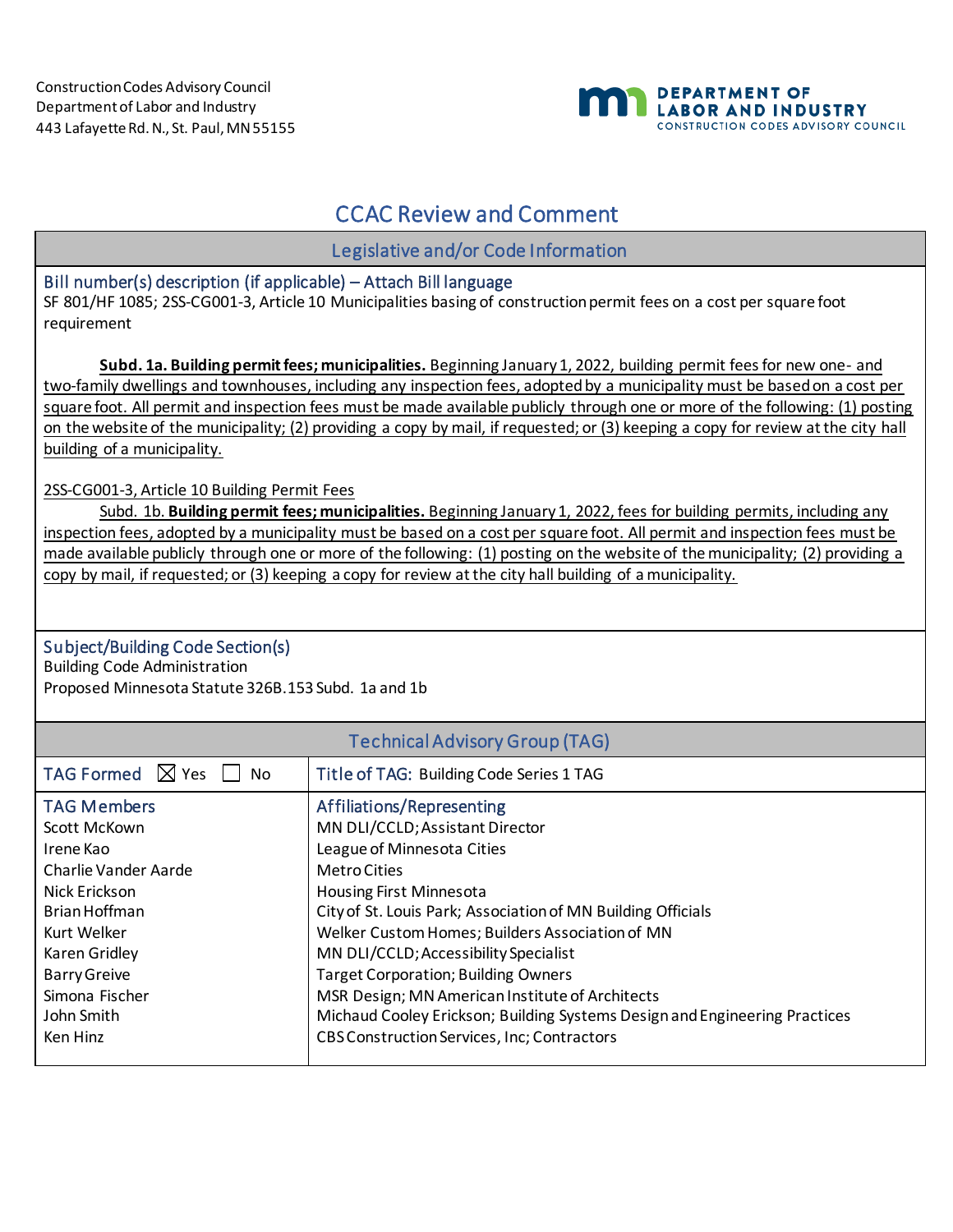## TAG Meeting Date(s) 11/9/2021; 11/23/2021; 12/7/2021; 12/21/21

TAG Comments/Recommendations – Attachment  $\Box$  Yes  $\boxtimes$  No

- 1. There was no consensus regarding changing the calculation of permit fees, but if there are any changes to the permit fee structure, they should be limited to new one- and two-family dwellings and townhouses. Permit fees for commercial construction and residential remodels should continue to be assessed based on valuation because the variations in project complexity are more closely tied to valuation and generally reflect the complexity of services provided.
- 2. TAG members representing municipalities and building officials expressed concerns about assessing permit fees based on square footage because new residential construction has varying degrees of complexity. A more complex project of the same square footage may require additional inspection services. Municipalities will have to update their permit calculation systems for two different methods of assessing permit fees.
- 3. TAG members expressed concerns on how the state surcharge is to be calculated on permits that are not based on valuation.
- 4. TAG members expressed concerns about current inconsistent valuation assessmentsfor new home construction between and within municipalities.
- 5. Some TAG members were uncertain if calculating permit fees based on square footage would improve housing affordability.
- 6. A viewpoint expressed was that homeowners are being overcharged for permit fees for new construction resulting in municipalities generating permit revenue that exceeds the cost of the service provided. However, because municipalities are not required to report permit fees collected specifically for new one- and two-family dwellings and townhouses, it is unclear if residential construction alone is generating excessive permit revenue.
- 7. Other TAG members described how permit fee revenue fluctuates depending on annual building permit volume. Excess revenue collected one year may offset department expenses in leaner years.
- 8. Some TAG members agreed that valuating construction on an established uniform cost-per-square-foot basis for new one- and two- family dwellings and townhouses provides municipalities with a simplified method of determining the valuation of residential buildings that does not rely on the permit applicant or code official to determine.
- 9. TAG members discussed the potential of establishing a statewide fee schedule for consistency. However, because construction costs, labor and municipal program costs vary throughout the state, a single uniform fee schedule would not be practical.
- 10. The TAG consensusis that becausemunicipalities currently make their fee schedules publicly available, the proposed posting requirements are unnecessary.
- 11. There was no TAG consensus on either of the legislative proposals.
- 12. Many TAG members did not think changes to the permit fees calculation are necessary. However, if the Legislature feels that it is an issue that must be addressed, then an approach that requires DLI to establish a statewide standard valuation on a cost-per-square-foot basisis acceptable. There are several benefits of this approach: (a) the valuation factor would be uniform statewide, thus eliminating the subjective valuation process; (b) the municipality retains control over the actual fee schedule and cost of permits; (c) transparency is increased as the only variables are the size of the building and the municipality's fee schedule; (d) there would be no conflict with calculating the state surcharge based upon valuation as required.